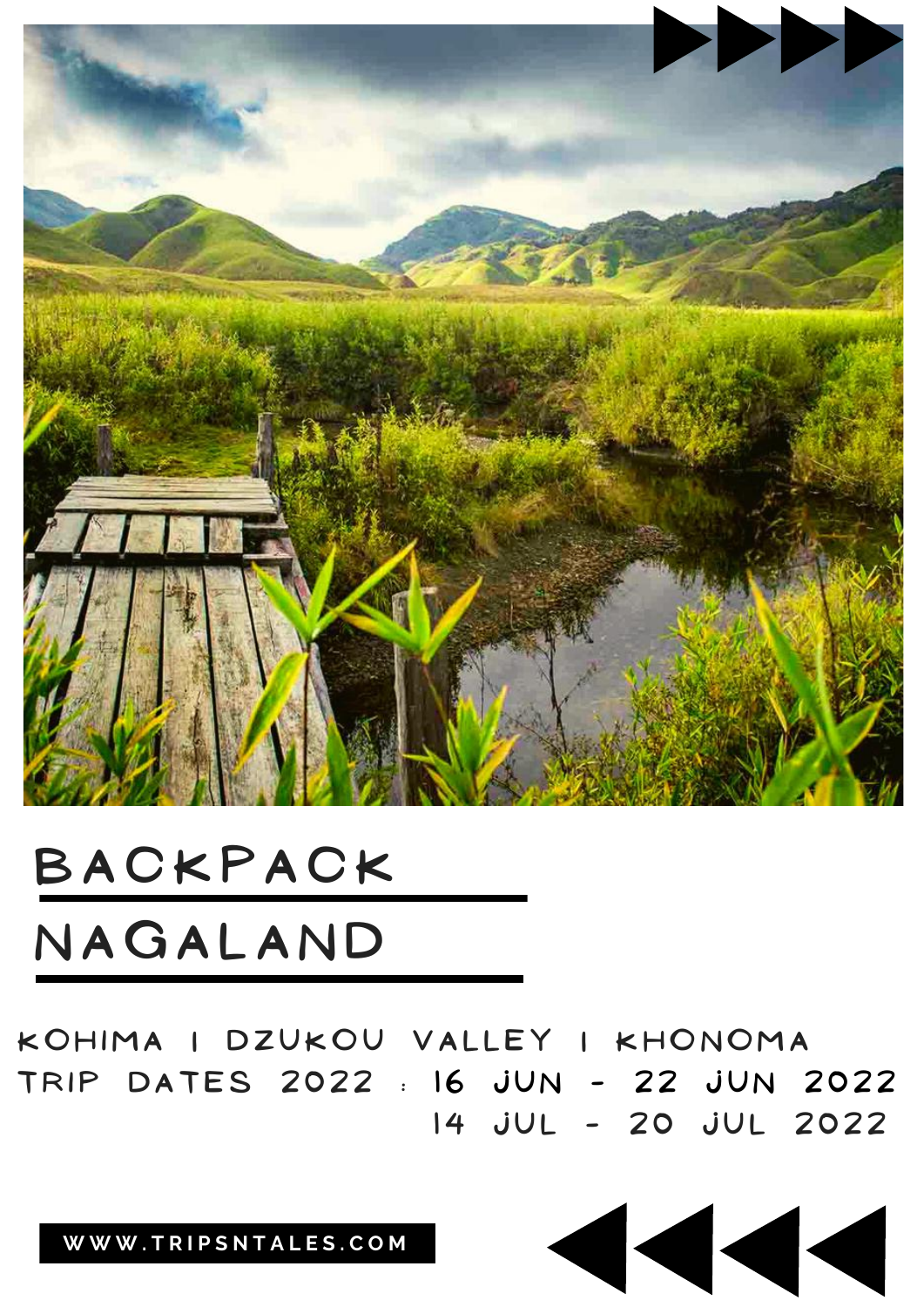

### DAY 1: DIMAPUR - KHONOMA

Early morning, arrive at Dimapur station. After some refreshments, we head to Asia's first green village - Khonoma and stay with a local Naga tribe family for a pure Naga experience. It is surrounded by lush green hills and a perfect place for interactions with the locals. You can take a stroll around and get a glimpse into the Naga life. Dinner and overnight at homestay.



DAY 3: DZUKOU VALLEY TREK

Early morning after breakfast, we leave for our trek to the top of Dzoukou valley. The rolling hills of Dzukou Valley and the carpet of multi-colored Lillies are a sight to behold. The trek to the top of Dzoukou takes about 4-5 hours. Arrive at the campsite for an overnight stay. Dinner will be at the campsite at Dzukou and we enjoy an evening of bonfire (subject to weather), conversations and the stars above for company.



DAY 2: KHONOMA VILLAGE - KIGWEMA

Introduce yourself to the Naga lifestyle and unwind in the lap of nature at Asia's first green village - Khonoma. A visit to this centuries-old village offers travelers an opportunity to interact with the people of the local Angami tribe and learn about how they have created a more conserved and sustainable life for themselves. Later we proceed to Kigwema. Overnight will be at a homestay in Kigwema.

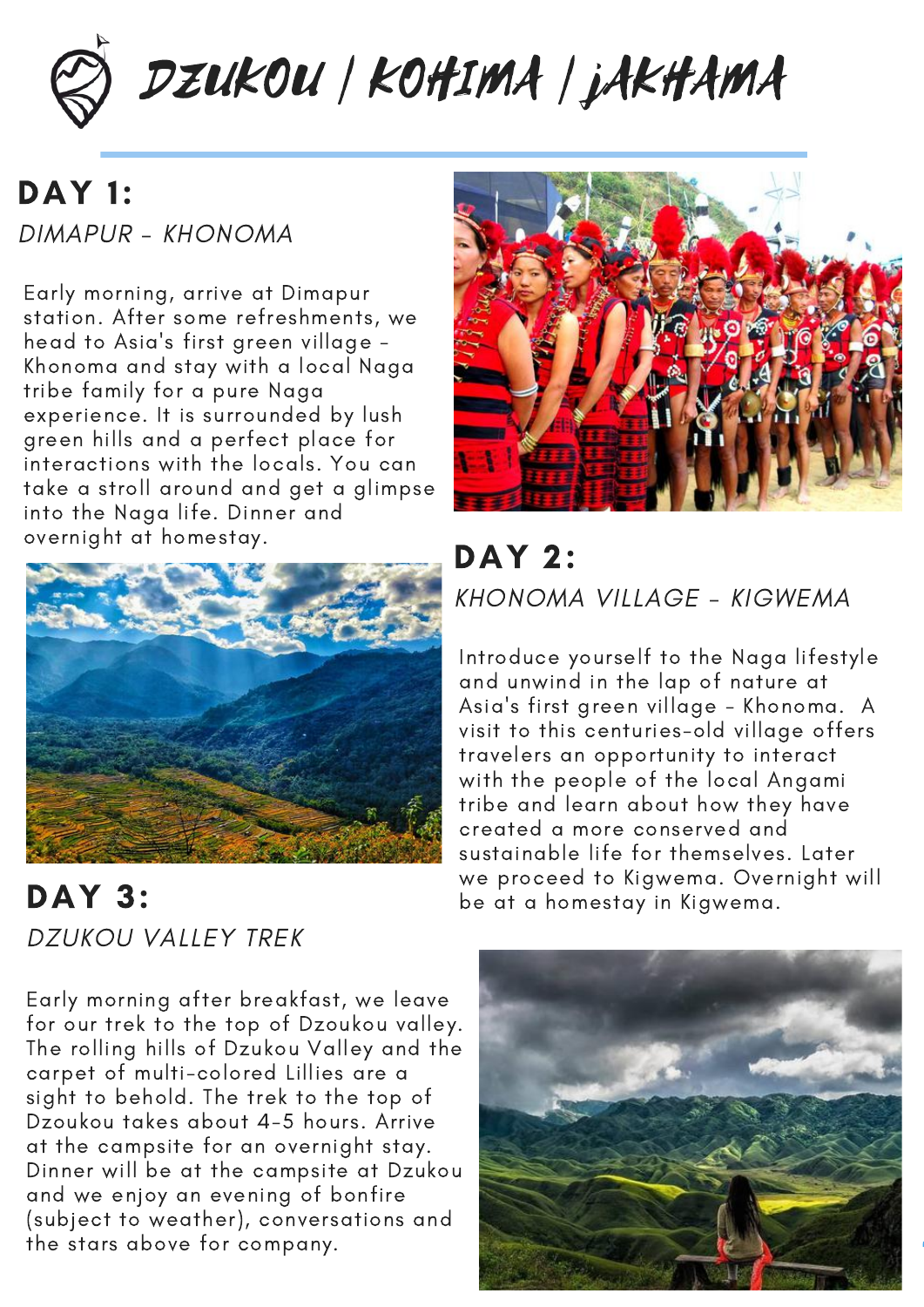

#### DZUKOU VALLEY - EXPLORATION

After a quick breakfast we head out to explore the valley to see the rolling hills and flowers in bloom (Bloom is in June and July only). We begin our trek back to the base of the valley.

Overnight we continue our camping at Dzukou valley with a bonfire night.



### DAY 6: KHEZAKENO

Post breakfast, we head to Khezakeno village. The entire village hums the sound of tribal history as you sit by its Chida lake. We will discover incredible legends of this place as we connect with the locals. Overnight in Kigwema.





### DAY 5: DZUKOU VALLEY - KIGWEMA

Wake up to the beautiful valley views with clouds descending down the Dzukou hills. Enjoy your last meal with a cuppa hot chai among these breathtaking rolling hills. Post breakfast we trek to the base which takes about 3 hours. Bid adieu to this nature's wonder. Return to Kigwema. Enjoy a simple dinner at the homestay in Kigwema.



**DAY 7:** DEPARTURE

Post breakfast, we head to Dimapur airport for your flight back home. Arrival at Dimapur airport by 1400 hours. With a heavy heart bid adieu to this beautiful place and come back home with bunch of new friends and a diary full of wonderful memories to share!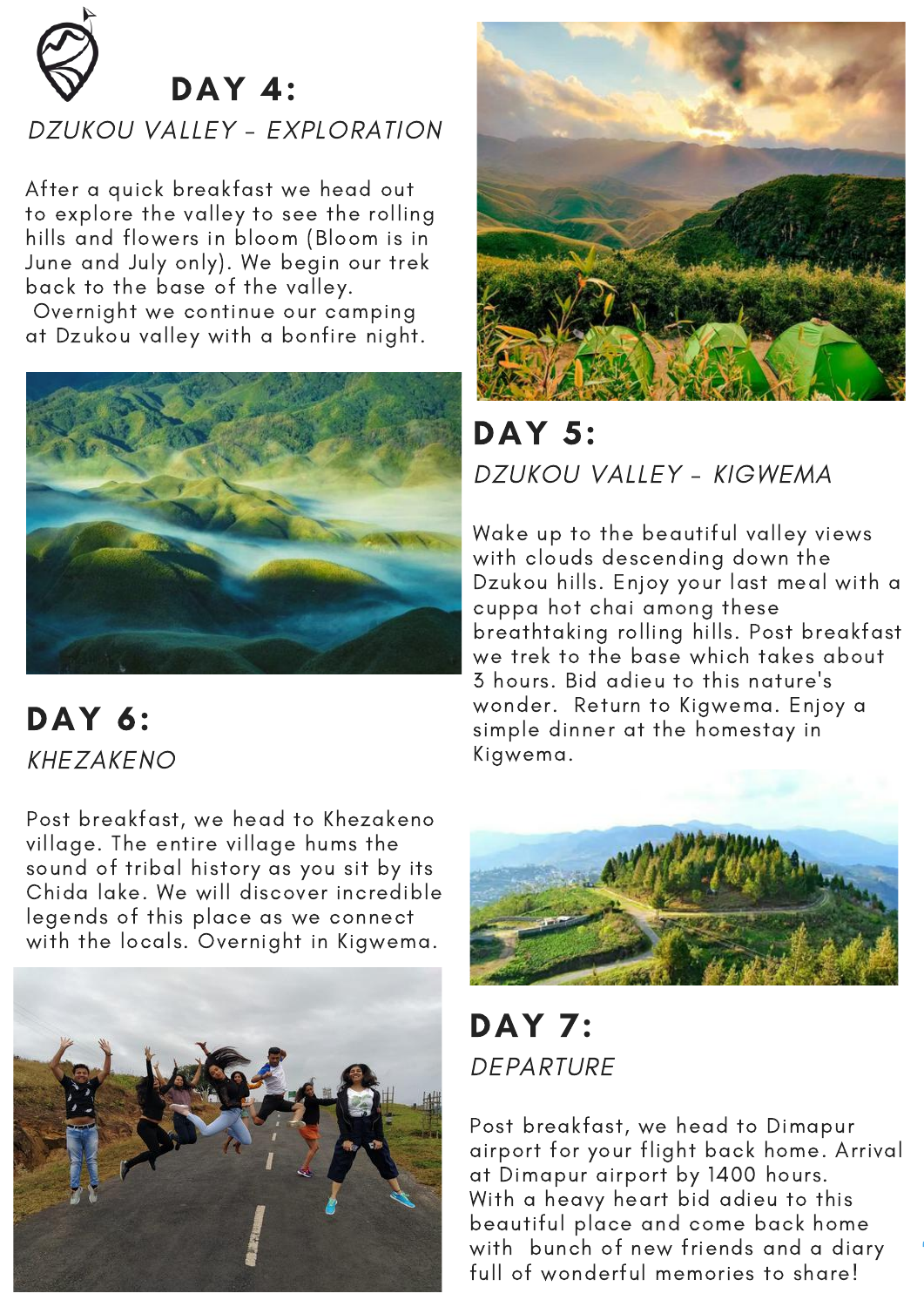

HOW WE STAY

### HOMESTAYS | CAMPING TENTS









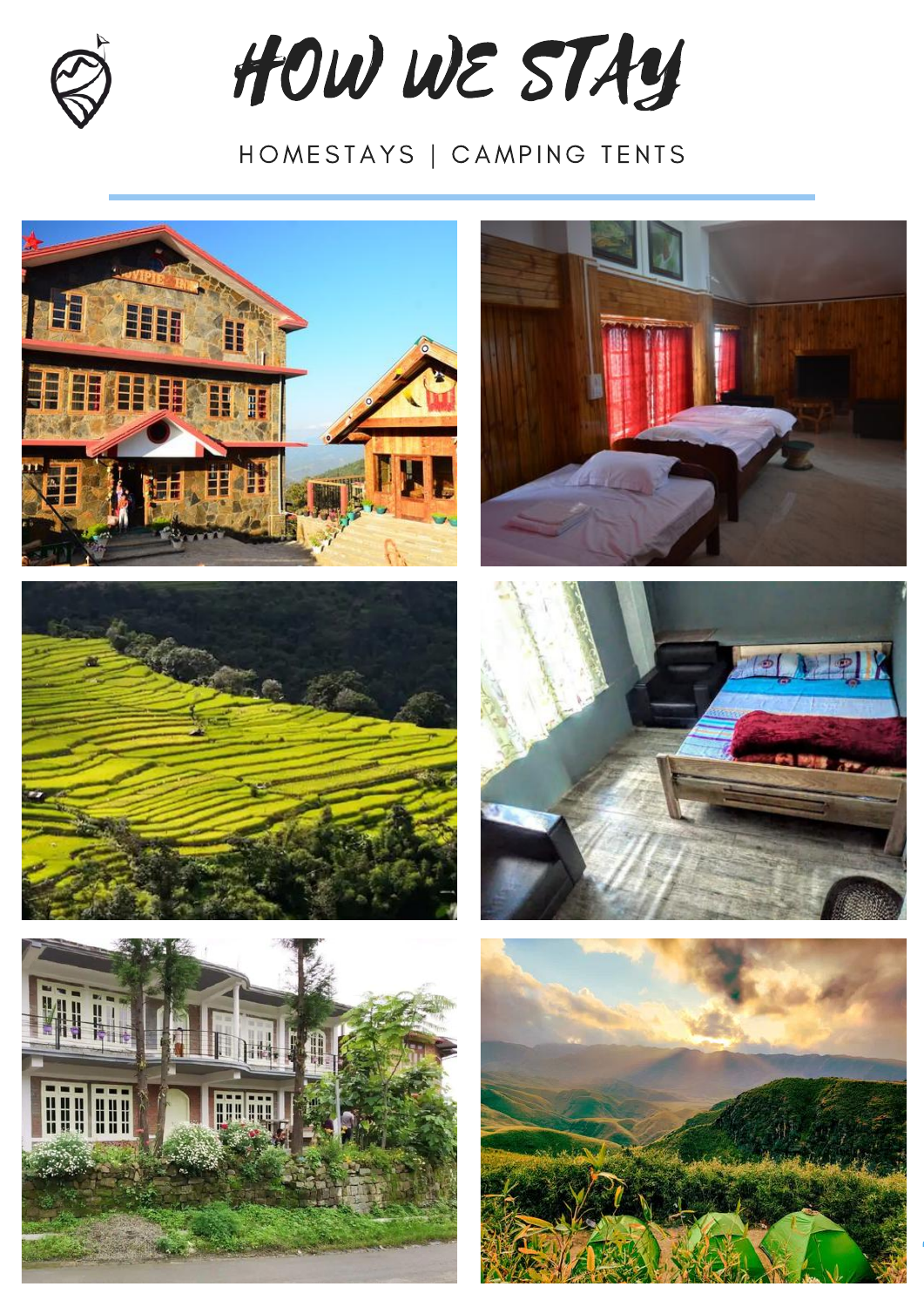# WHAT'S IMCLUDED?

- Accommodation at home stays/lodges/tents on double/triple/quad sharing basis
- 6 breakfasts, 6 dinners, 3 lunches (15 meals)
- Pick up from Dimapur airport (Arrival before 1400 hours)
- Drop off at Dimapur airport (Flight Departure after 1600 hours)
- Travel by coach with driver / public transport
- Visit to Khonoma Village
- Visit to Khezakeno village
- Inner Line Permit for Nagaland
- Hiking and Camping in Dzukou Valley with local guide
- Services of a Tour Buddy

# WHAT'S MOT IMCLUDED?

- Airfares and Insurance
- Meals not mentioned above
- Entrance fees (Approx INR 300 350 per person in total for all places as per the itinerary) - Payable directly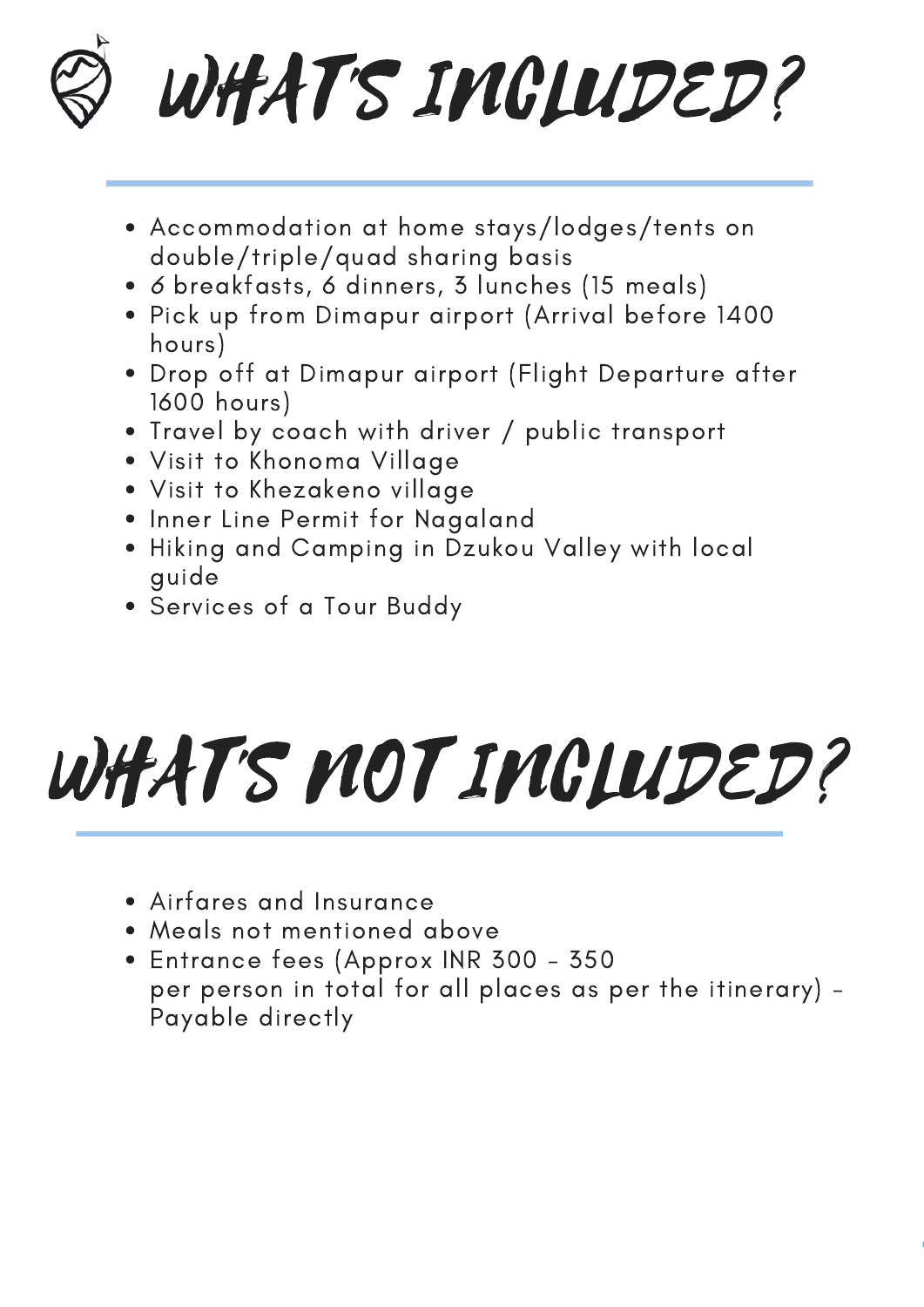## THAT'S COOL...HOW MUCH DO I PAY?

#### TRIP COST : INR 23,900/- PER PERSON till 05 May INR 24, 900/- PER PERSON till spots are available

- To confirm the booking fill in the booking form which will be sent to you on email and pay a deposit of INR 9,000 per person will be required
- At the time of making the booking, please send us scan copy of any photo ID
- Balance payment is to be made 4 weeks before trip departure
- For the booking confirmation, the duly filled and signed booking form and photo ID copy is mandatory.

## CANCELLATION POLICY:

- Cancellation effected more than 45 days before departure 1. will attract a service fee of INR 9,000 per person
- Cancellation effected 45 30 days prior to departure will 2. attract cancellation charge of 75% of the trip cost.
- Cancellation effected less than 30 days prior to departure will 3. attract cancellation charge of 100% of the trip cost.
- 4. If a backpacker tests positive for Covid–19, 72 hours before departure, the trip amount will be given as credit which can be utilized by the passenger on the next North East Trip. This credit amount will only be valid for 1 year.
- 5.Please note that the trip amount will be given as credit only and only if a backpacker tests positive for covid-19.
- Cancellations due to other reasons will attract cancellation 6. charges as per points 1, 2, 3 mentioned above.
- 7. No refund will be due after commencement of travel.
- Refunds due can take up to 3 weeks to process. 8.
- 9.Trips N Tales reserves the right to cancel any trip at any time for any reason if the quality of the trip or the safety of the travelers is judged to be compromised. In such circumstances, refund of all payments received by Trips N Tales shall constitute full settlement. Trips N Tales is not responsible for any additional loss incurred on travel arrangements or air tickets due to a trip cancellation.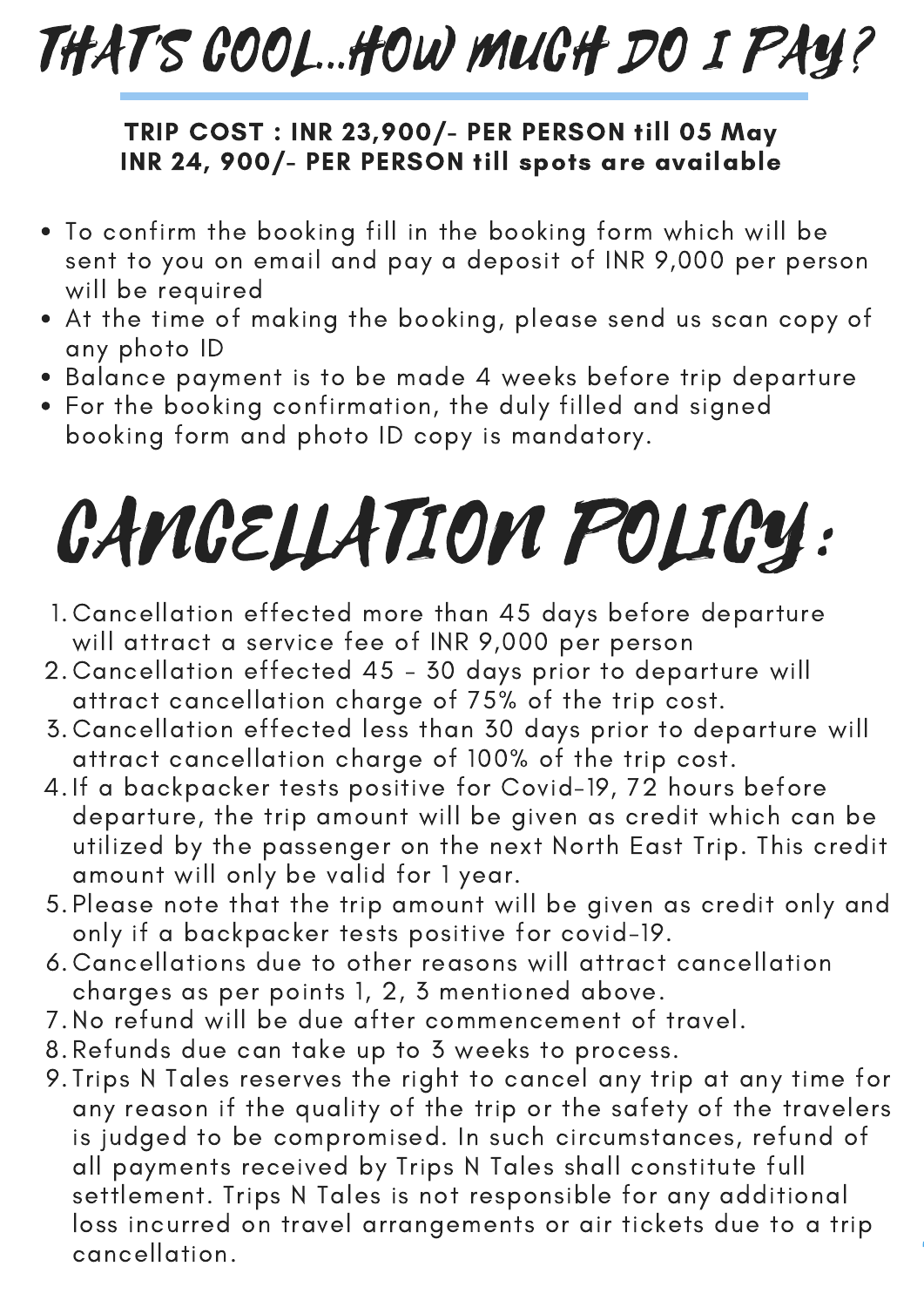



- This trip is for backpackers aged between 18 to 39 years only
- A Covid-19 negative test report is mandatory with samples taken not more than 72 hours before departure date
- The generic prevention and health measures are to be followed by all the backpackers to reduce the risk of Covid-19 which include : maintaining distance of 6 feet at public places, disinfecting your luggage, wearing face-masks while travelling, frequent hand-washing with soap, use of hand sanitizers, covering your mouth and nose while coughing or sneezing, etc.
- . In case if any backpacker experiences symptoms like prolonged cough, cold, breathlessness or fever please inform the trip buddy immediately and necessary measures will be taken
- Spitting shall be strictly prohibited
- Installation of Aarogya setu app is advisable.

Measures Taken

- Government recommended standard operating procedures(SOP's) have been followed at all our homestaysand lodges.
- Effective and frequent sanitization within the accommodation premises is being maintained with particular focus on lavatories, frequently touched surfaces (door knobs, handrails, washroom fixtures, etc.)
- Appropriate face-mask, gloves, hand santizers, etc. are being made available to the accommodation staff.
- Rooms and other service areas are being sanitized after each check out.
- The private coach rental organized is also throughly cleaned and disinfected before pick up on Day 1
- The temperatures of accommodation staff and drivers is checked regularly.